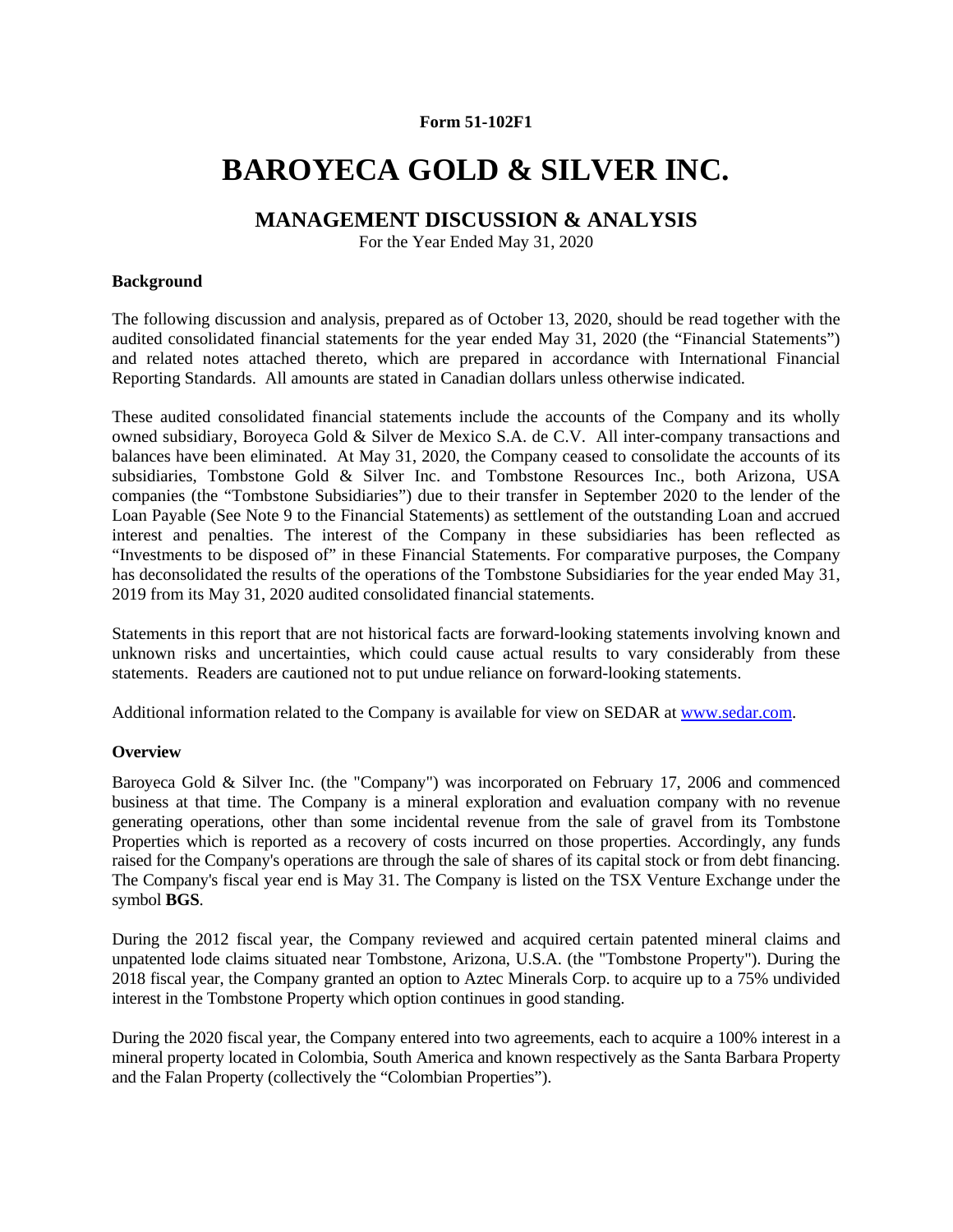#### **Results of Operations**

## *Description of Properties*

## The Tombstone Properties

Pursuant to purchase and sale agreements entered into in May, 2011, the Company acquired several parcels of historic patented mining claims near Tombstone, Arizona, which comprised several former operating silver mines, on which the Company planned to conduct further exploration. The purchase price was in the order of US\$696,000 which included certain equipment and an office facility located on the property. Further to its intentions for the Property, the Company engaged a geological consultant who issued a report recommending a two phase program of exploration and drilling of the pit from the former Contention Mine at a cost of \$2,100,000. Due to very difficult market conditions that persisted for several years, the Company was unable to raise the funds to conduct the recommended program.

In addition to the mineral potential of the purchased claims, the property contained a quantity of stockpiled construction aggregate material created as a by-product of previous mining operations. While funds could not be raised to carry out the exploration program, the Company decided to focus on developing and growing the aggregate business. In 2013, the Company secured a loan to acquire a crushing plant to increase the variety of aggregate it could offer for sale (See Note 9 - Loan Payable in the Financial Statements). Although the Company was able to secure sales of aggregate each year since 2013, the Company never experienced the growth in the business that had been anticipated primarily due to a general economic downturn and drop off in State and Federal infrastructure programs for roads and highways in the area. The level of revenues generated by the aggregate business did not allow the Company to service the debt represented by the Loan Payable and following the 2020 year end, the creditor called the Loan and the Company was required to transfer the Tombstone Subsidiaries to the creditors in settlement of the outstanding debt. The assets transferred thereby to the creditors include the remaining interest in the Tombstone Property. The Company and the creditors also agreed to sell the 400,000 shares of Aztec Minerals Corp. received by the Company pursuant to the option agreement and apply the proceeds to other outstanding obligations of the Tombstone Subsidiaries at the settlement date.

## *Option to Aztec Minerals Corp.*

During the year ended May 31, 2018, the Company entered into an option agreement with Aztec Minerals Corp. ("Aztec") whereby Aztec can acquire a 75% interest in the Tombstone Properties held by the Company. To earn an interest in the property, Aztec must incur exploration expenditures of CAD \$1,000,000 on the property, make cash payments of CAD\$100,000 and issue 1,000,000 Aztec common shares to the Company over a three year period.

During the year ended May 31, 2019, Aztec incurred sufficient exploration expenses (minimum required \$50,000) on the property, paid the Company the cash payment required in the first year (\$30,000) and issued the Company the shares in its capital (100,000 shares) necessary to maintain the Option in good standing.

During the period ended May 31, 2020, Aztec incurred additional exploration expenses of at least \$300,000, the minimum required, paid the Company an additional \$30,000 in cash (the required payment in the second year of the Option) and issued to the Company an additional 300,000 shares in its capital stock all as required to maintain its Option in good standing.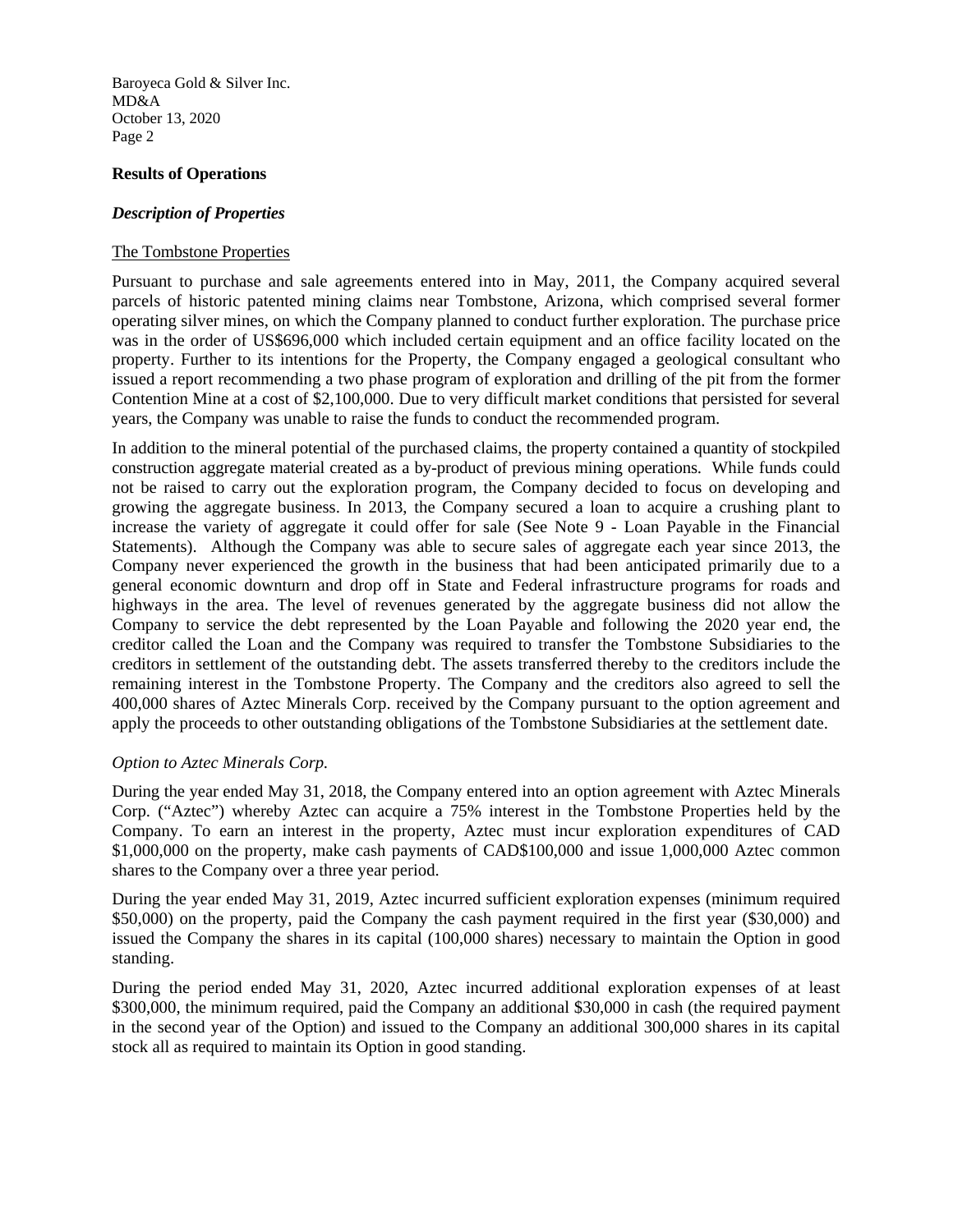#### The Colombian Properties

#### *Santa Barbara Property*

The Santa Barbara Property consists of 110.86 hectares located in the Municipality of San Martín de Loba, in Bolivar Department, Colombia. The purchase includes a facility that is being used to carry out bulk sampling on the Property. All permits are in place to conduct the sampling activities on the Property. The Property is subject to a 2.5% NSR retained by the optionor.

Pursuant to the terms of the option agreement, to earn a 100% interest in the Santa Barbara Property, subject to the royalty, the Company must make cash payments of \$1,700,000 and issue 7,000,000 common shares in the capital of the Company to the optionor, and must incur expenditures of \$1,000,000 on the Santa Barbara Property in the first year of the option.

#### *Falan Property*

The Falan Property consists of 2,859.21 hectares, located in the Municipality of Falan, in Tolima Department, Colombia. Although substantially larger than the Santa Barbara Property, the Falan Property is less advanced, work being at the exploration stage. The Falan Property is subject to a 3.5% NSR payable to an underlying vendor of the Property to the optionor

Pursuant to the terms of the option agreement, to earn a 100% interest in the Falan Property, the Company must make cash payments of \$1,000,000 and issue 5,000,000 common shares in the capital of the Company to the optionor over the term of the option. The Company will have to conduct, at a minimum, sufficient exploration work on the Property to keep it in good standing under the Colombian regulatory requirements.

#### *Expenditures*

#### *Tombstone Properties*

During the year ended May 31, 2013, the Company engaged a party to monitor the property and to negotiate and supervise, as needed from time to time, the sale and loading and weighing of aggregate from the property for use in roads and other construction projects. The Company received \$190,385 in sales of aggregate during that year, which was offset in the financial statements against the expenses incurred on the property.

In June 2013, the Company acquired a crushing plant for use in its aggregate operations in order to be able to provide a broader variety of product to the market. In the same month, the Company successfully bid to be accepted as a supplier of aggregate to Cochise County, Arizona. Unfortunately, the County activities were slower than anticipated during the year ended May 31, 2014 with sales amounting to a total of only \$214,124 during that year. Sales were a little stronger during the year ended May 31, 2015, amounting to a total of \$278,993, but were very soft in the year ended May 31, 2016, amounting to sales of only \$129,309. Aggregate sales for the year ended May 31, 2017 improved as compared to 2016, amounting to \$327,206 for the period. Aggregate sales for the year ended May 31, 2018 amounted to \$276,820, for the year ended May 31, 2019 amounted to \$149,647 and for the year ended May 31, 2020 totalled \$162,392 all of which amounts were offset in the consolidated financial statements for the respective periods as a recovery of expenses incurred on the property.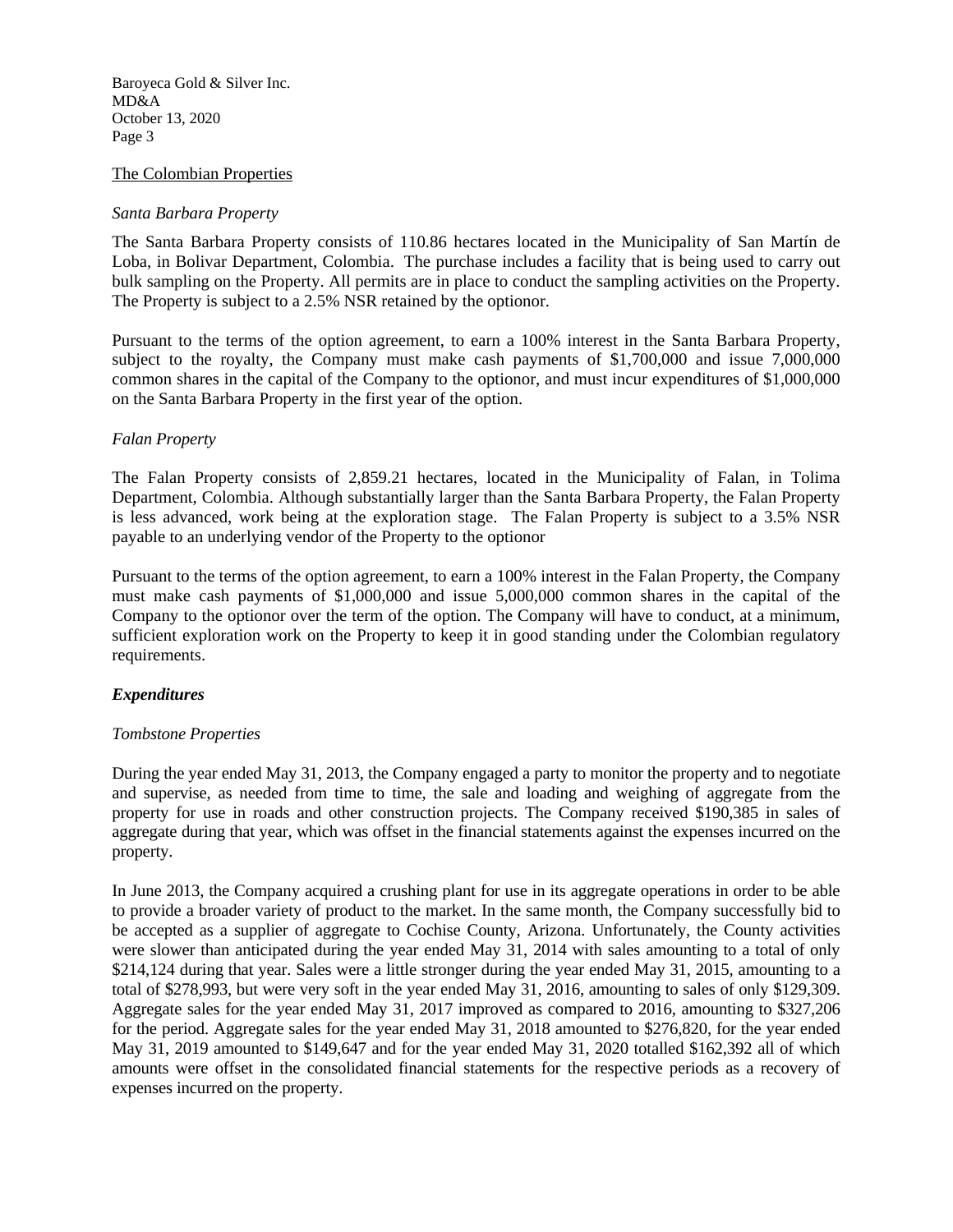Details of the expenditures for the years ended May 31, 2019 and 2020 can be seen in Note 5 to the Company's audited consolidated financial statements for the year ended May 31, 2020.

## *Colombian Properties*

The Company entered into the option agreements to acquire these Properties near the end of the 2020 year. The Company did not incur any expenses with respect to these properties until after the fiscal year end.

## **SELECTED FINANCIAL DATA**

The following table presents audited selected financial information for the years indicated and unaudited information for the stub periods indicated.

|                                                                                                                                        | Years Ended May 31 |             |                    |
|----------------------------------------------------------------------------------------------------------------------------------------|--------------------|-------------|--------------------|
|                                                                                                                                        | 2020<br>\$         | 2019<br>S   | 2018 (Note 1)<br>S |
| <b>OPERATIONS:</b>                                                                                                                     |                    |             |                    |
| Revenue                                                                                                                                | Nil                | Nil         | Nil                |
| Net Gain (Loss) from continued operations for the Year                                                                                 | 143,657            | (164,094)   | (862, 261)         |
| Comprehensive Gain (Loss) from continued operations for the<br>Year<br>Basic and diluted gain (loss) per share, including discontinued | 150,039            | (162, 236)  | (873, 723)         |
| operations                                                                                                                             | (0.004)            | (0.07)      | (0.18)             |
| <b>BALANCE SHEET:</b>                                                                                                                  |                    |             |                    |
| Working capital (deficit)                                                                                                              | (690,075)          | (2,989,216) | (2,707,445)        |
| Total assets                                                                                                                           | 129,182            | 564,150     | 630,816            |
| Total exploration and evaluation assets                                                                                                |                    | 500,000     | 570,446            |

Note 1: Financial information from year ended May 31, 2018 includes results from discontinued operations.

The financial information presented in the table above is from the Company's financial statements prepared in accordance with International Financial Reporting Standards. The reporting currency for all periods is Canadian dollars.

## **General and Administrative**

## *Discussion of Operating Results – year ended May 31, 2020*

During the year ended May 31, 2020, the Company incurred a net gain from continued operations of \$143,657 as compared with net loss of \$164,094 for the year ended May 31, 2019. The gain experienced in 2020 as compared to 2019 is primarily due to a gain of \$1,204,708 realized on the settlement of debts with certain consultants and related parties as offset by one-time losses of \$1,006,388 realized, net of foreign exchange gains, on the write-off of investments and intercompany loans on the deconsolidation of the Tombstone Subsidiaries. Removing these one-time transactions from the results for 2020 year leaves there no significant difference in the results for the two years.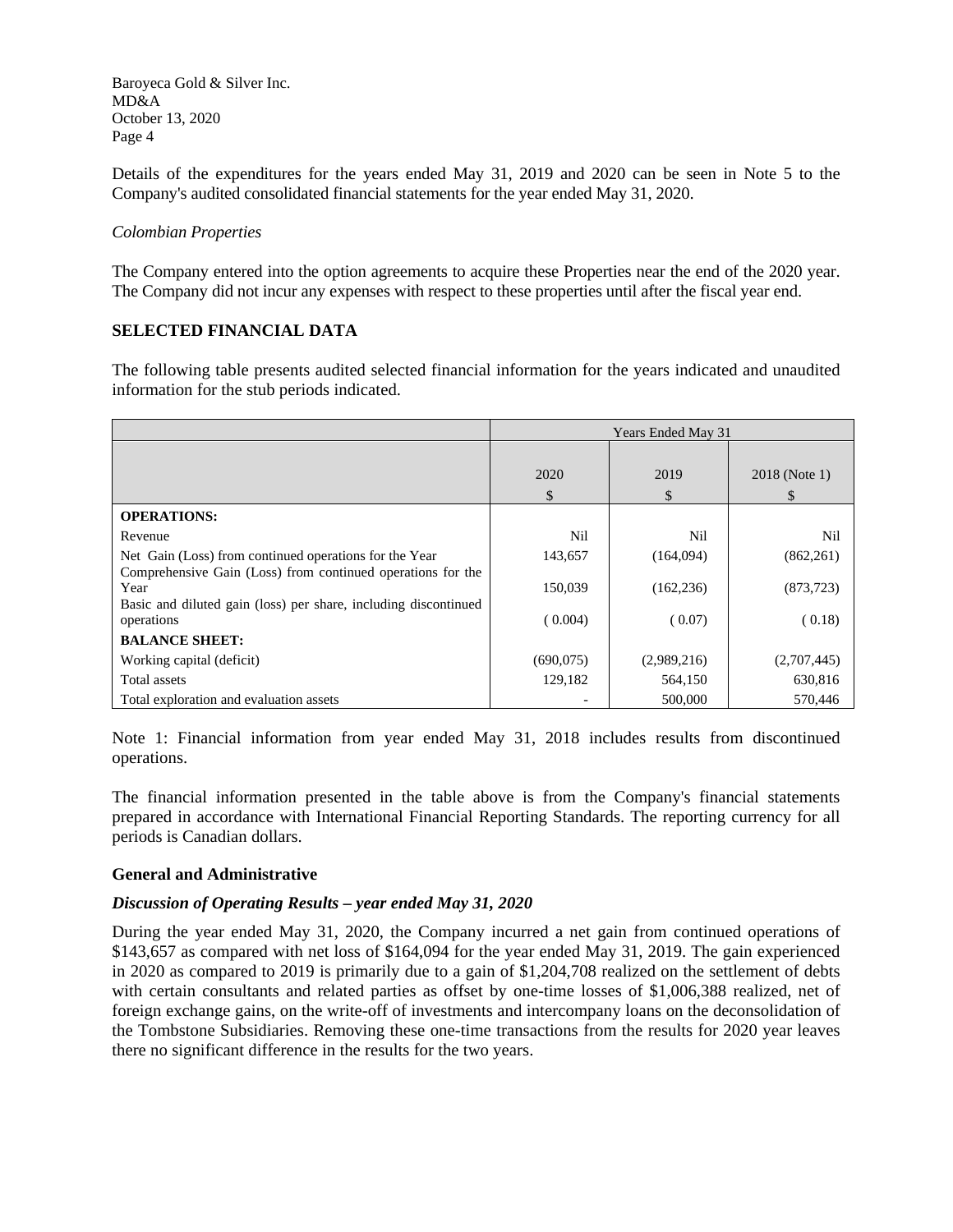## **SUMMARY OF QUARTERLY RESULTS**

The following table presents unaudited selected financial information for each of the last eight quarters ended May 31, 2020.

|                       | May 31<br><b>2020</b> | <b>Feb. 29</b><br>2020 | <b>Nov. 30</b><br>2019 | <b>Aug. 31</b><br>2019   | May 31<br>2019 | <b>Feb. 28</b><br>2019 | <b>Nov. 30</b><br>2018 | <b>Aug. 31</b><br>2018 |
|-----------------------|-----------------------|------------------------|------------------------|--------------------------|----------------|------------------------|------------------------|------------------------|
| <b>Total Revenues</b> | -                     |                        |                        | $\overline{\phantom{a}}$ |                |                        | -                      |                        |
| Net Income (Loss)     | N/A                   | (50,019)               | (55, 459)              | (55, 924)                | N/A            | (55,442)               | (55,056)               | 46,844                 |
| Basic and Diluted     | Note $(1)$            |                        |                        |                          | Note $(1)$     |                        |                        |                        |
| (Income)Loss/Share    |                       | (0.01)                 | (0.01)                 | (0.01)                   |                | (0.00)                 | (0.00)                 | 0.00                   |

Note 1. The results for these quarters have been prepared on the basis of the deconsolidation of the results of the Tombstone Subsidiaries which results are still reflected on the consolidated basis in the other periods.

The financial information presented in the table above is from the Company's consolidated financial statements prepared in accordance with International Financial Reporting Standards.

## *Discussion of Operating Results – three months ended May 31, 2020*

This period is unable to be analysed. See Note 1 to the table above.

## *Discussion of Operating Results – three months ended February 29, 2020*

During the three months ended February 29, 2020, the Company incurred a net loss of \$50,019 as compared with net loss of \$55,442 for the three months ended February 28, 2019. The decrease in the loss of \$5,423 in 2020 is primarily due to: a decrease of \$5,354 in professional fees; a decrease of \$2,670 in travel and promotion expenses as a result of reduced activity in the 2020 period; a decrease of \$1,703 in insurance expenses and a decrease of \$1,612 in finance costs in the period; all as offset by increases of \$3,420 in bank charges; and \$3,032 in transfer agent and filing fees during the 2020 period.

#### *Discussion of Operating Results – three months ended November 30, 2019*

During the three months ended November 30, 2019, the Company incurred a net loss of \$55,459 as compared with net loss of \$55,056 for the three months ended November 30, 2018. The minor increase in the loss of \$403 in 2019 is primarily due to a number of offsetting increases and decreases in expenses in the 2019 period as follows: an increase of \$2,364 in professional fees due to the Company's audit being carried out during the period; an increase of \$1,630 bank charges during the 2019 period; and minor increases of \$261 in office and miscellaneous expenses and \$182 in transfer agent and filing fees in the 2019 period; all as offset by decreases of \$1,997 in finance costs, \$1,265 in insurance expenses and \$1,048 in travel and promotion expenses during the period.

## *Discussion of Operating Results – three months ended August 31, 2019*

During the three months ended August 31, 2019, the Company incurred a net loss of \$55,818 as compared with net income of \$46,844 for the three months ended August 31, 2018. The turn-around in 2019 to a loss from the gain recorded in 2018 is primarily due to a one-time gain of \$91,781 realized in the 2018 period on the sale of equipment no longer required for the Company's operations. Removing that gain from the results for 2018 leaves the 2018 period with a loss of \$45,756. Compared to this figure,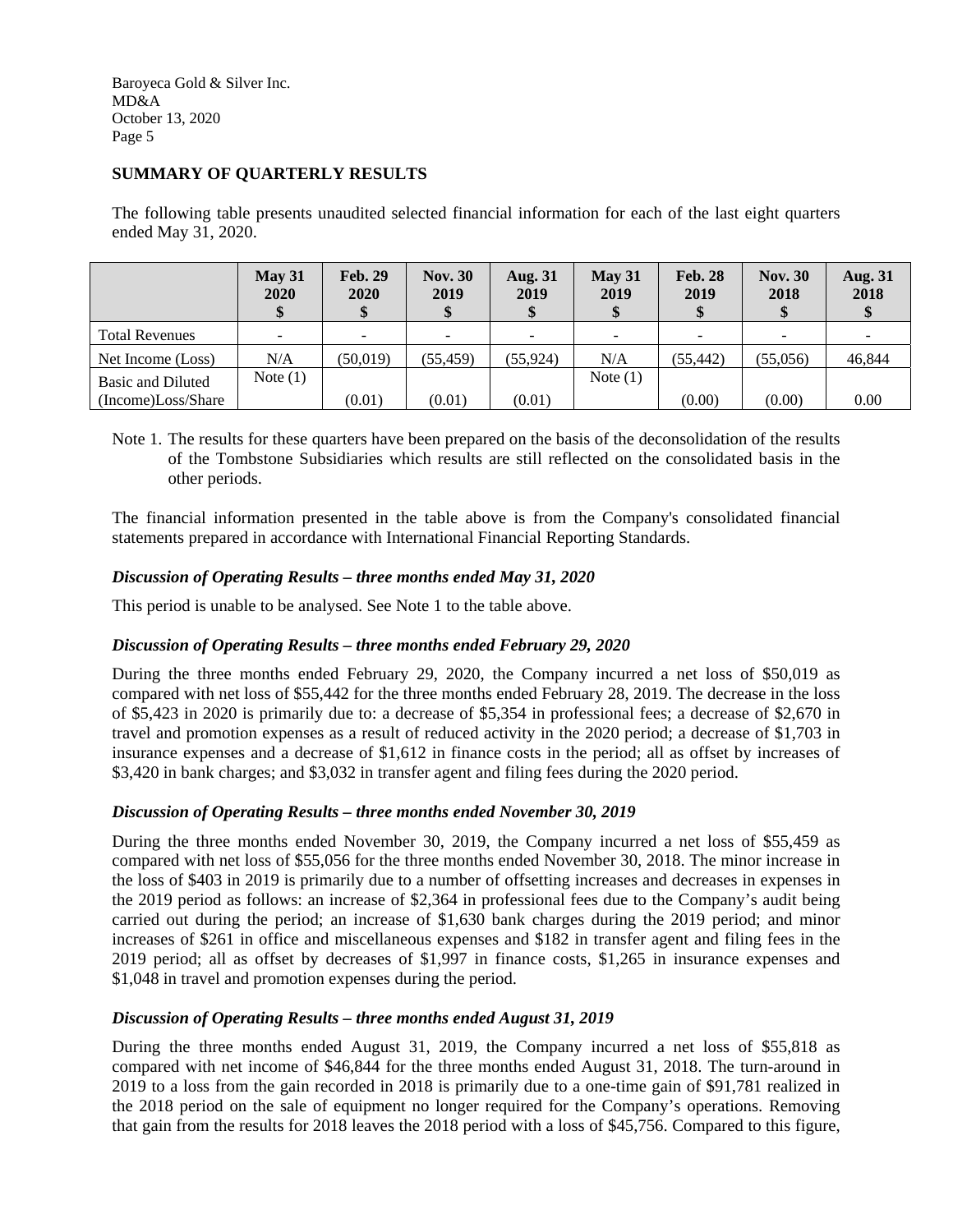the increased loss in 2019 is primarily due to: an increase of \$5,374 in transfer agent and filing fees due to activities carried out during the period, including the processing of the Company's share consolidation; an increase of \$2,744 in office and miscellaneous and \$2,554 in professional fees all due to increased activity in the Company during the period; and small increases of \$742 in finance costs, \$649 in bank charges and \$485 in insurance costs; all as offset by a decrease of \$2,388 in travel and promotion expenses during the period.

## **Investor Relations**

No investor relations activities were undertaken by or on behalf of the Company during the period and no investor relations arrangements or contracts were entered into by the Company during the period.

## **Liquidity and Capital Resources**

The Company has minor ongoing operating revenues from its aggregate operations on its Tombstone Property (reflected in the consolidated financial statements as an offset to expenditures on exploration and evaluation assets in Note 5 to the statements) and finances its operations principally through the sale of shares in its capital and through loans secured against its equipment and other assets. In the short-term, directors of the Company have, in the past, provided cash advances to meet urgent operating needs. At June 1, 2019, the Company had a working capital deficit of \$2,989,216.

Subsequent to May 31, 2020, the creditors with respect to the Company's Loan Payable (See Note  $8(g)$ , Note 9 and Note 19 to the audited consolidated financial statements at May 31, 2020), called the debt and exercised against the security in all the assets of the Tombstone Subsidiaries. In settlement, the Company transferred to the creditors all the shares of the Tombstone Subsidiaries. As a result the Company was required to deconsolidate the Tombstone Subsidiaries from its financial statements and write off its investment in those companies and the intercompany loans that had been made to them.

Additionally, effective as of May 31, 2020, the Company agreed to settle debts outstanding to certain consultants and related parties in the order of \$1,329,069 for 6,000,000 shares of the Company at a deemed value of \$0.0825 per share, subject to shareholder approval to the transaction (See Note 19 to the Financial Statements).

As a result of the foregoing activities, amongst other things, at May 31, 2020, the Company had a working capital deficit of \$690,075.

Subsequent to the year end, the Company completed two private placement offerings of its securities. This first, an offering of 2,000,000 of its common shares at \$0.05 per share raised \$100,000 for the Company and closed August 13, 2020. The second, an offering of 3,000,000 units of the Company's securities at a price of \$0.0825 per unit raised \$247,500 for the Company and closed September 15, 2020. Each unit in this offering consisted of one common share and one non-transferable share purchase warrant (a "Warrant"), each such Warrant entitling the holder to acquire one additional common share at a price of \$ 0.165 per share for two years.

The proceeds from these private placements has provided funds for the Company's corporate administration and to cover certain of the cost of conducting due diligence on the Colombian Properties. The provisions of those option agreements require significant funds to meet the cash payments and work commitment obligations over the next two years. The agreements anticipate the Company carrying out a significant financing in the order of \$5,000,000 to fund those obligations and provide working capital.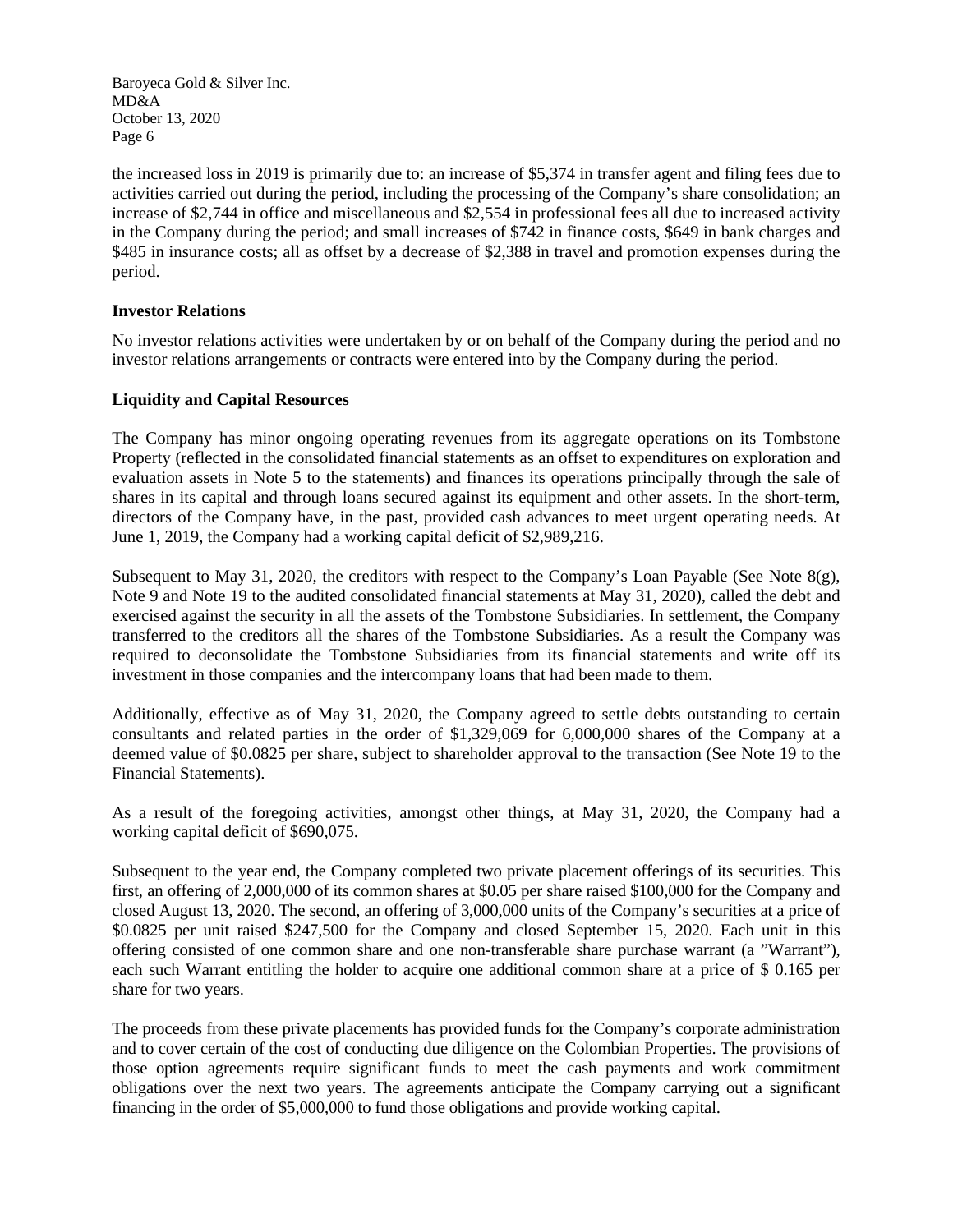The Company will require additional financing to provide all the working capital necessary to meet its requirements. There can be no assurance that the Company will be able to sell any further, or sufficient, securities by way of private placement to raise the required additional working capital.

## **Off Balance Sheet Arrangements**

The Company does not have any off-balance sheet arrangements.

## **Transactions with Related Parties**

The Company had the following related party transactions during the year ended May 31, 2020:

- a) Management fees of \$60,000 were accrued to Mercap Investments Inc., a private company owned 50% by Richard Wilson, President, CEO and a director of the Company;
- b) Professional fees of \$22,200 were accrued to a law firm of which Douglas Eacrett, a director of the Company, is principal;
- c) \$206,805 of the loan payable of \$369,298 (US\$275,000) was made to the Company through a partnership of individuals including William Carr, a director of the Company, who is also the manager of the partnership. \$32,055 of the finance costs incurred during the period (2019 - \$39,624) were incurred with respect to the portion of the loan advanced by the partnership. Refer to Notes 9 and 10 of the audited consolidated financial statements for the year ended May 31, 2020 for further particulars; and
- d) A company controlled by William Carr, a director of the Company advanced \$Nil (2019 \$16) to the Company in the form of a line of credit which has been used for exploration and evaluation assets. The outstanding balance bears interest at 18% per annum and is repayable on demand.

## **Financial Instruments**

The Company's financial instruments consist of cash, amounts receivable, accounts payable and accrued liabilities, due to related parties, loan payable and advance payable. The fair value of the Company's accounts payable and accrued liabilities, due to related parties, line of credit and loan payable, are estimated by management to approximate their carrying values based on the immediate or short-term maturity of these instruments. Cash is recorded at fair value using Level 1 quoted prices in active markets for identical assets or liabilities and, in management's opinion, the Company is not exposed to significant interest or credit risk from these financial instruments. Please refer to Note 12 of the audited consolidated financial statements for detailed discussion of the financial risk factors.

#### **New accounting standards adopted**

## *IFRS 16- Leases*

The Company has adopted IFRS 16, Leases. IFRS 16 supersedes IAS 17 Leases, IFRIC 4 Determining whether an Arrangement contains a Lease, SIC-15 Operating Leases-Incentives and SIC-27 Evaluating the Substance of Transactions Involving the Legal and Form of a Lease. The standard sets out the principles for the recognition, measurement, presentation and disclosure of leases and requires lessees to recognize most leases on the balance sheet.

The Company adopted IFRS 16 using the modified retrospective method of adoption with the date of initial application of 1 June 2019. Under this method, the standard is applied retrospectively with the cumulative effect of initially applying the standard recognized at the date of initial application. The Company elected to use the transition practical expedient to not reassess whether a contract is, or contains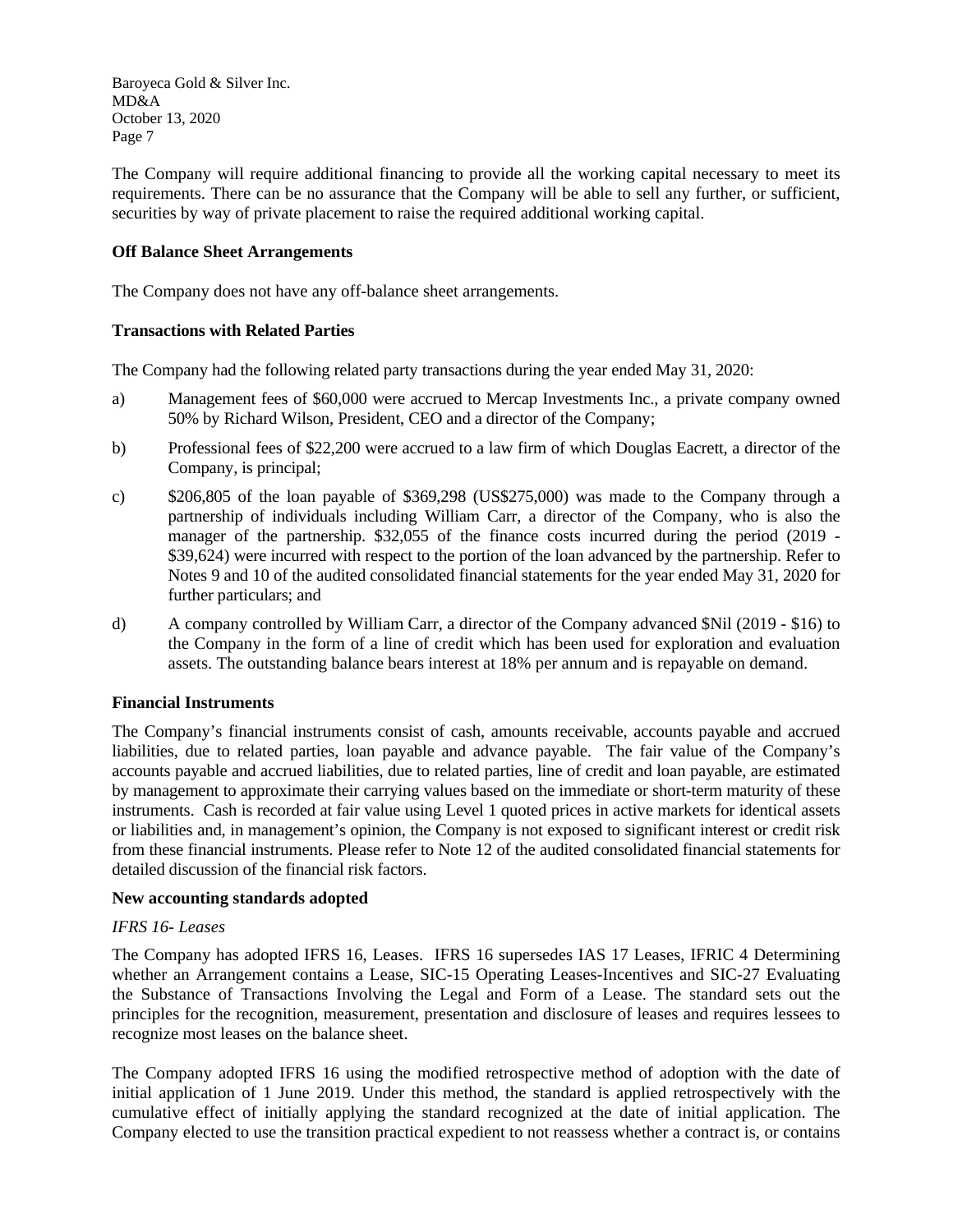a lease at 1 June 2019. Instead, the Company applied the standard only to contracts that were previously identified as leases applying IAS 17 and IFRIC 4 at the date of initial application. As the leased equipment was included in the deconsolidated US Subsidiaries, the application of IFRS 16, Leases had no impact to the Company's consolidated financial statements.

## *Leases previously accounted for as operating leases*

The Company recognized right-of-use assets and lease liabilities for those leases previously classified as operating leases, except for short-term leases and leases of low-value assets. The right-of-use assets for most leases were recognized based on the carrying amount as if the standard had always been applied, apart from the use of incremental borrowing rate at the date of initial application. In some leases, the right-of-use assets were recognized based on the amount equal to the lease liabilities, adjusted for any related prepaid and accrued lease payments previously recognized. Lease liabilities were recognized based on the present value of the remaining lease payments, discounted using the incremental borrowing rate at the date of initial application.

The Company also applied the available practical expedients wherein it:

## *Leases*

- Used a single discount rate to a portfolio of leases with reasonably similar characteristics
- Applied the short-term leases exemptions to leases with lease term that ends within 12 months of the date of initial application
- Excluded the initial direct costs from the measurement of the right-of-use asset at the date of initial application
- Used hindsight in determining the lease term where the contract contained options to extend or terminate the lease

#### *Right-of-use assets*

The Company recognizes right-of-use assets at the commencement date of the lease (i.e., the date the underlying asset is available for use). Right-of-use assets are measured at cost, less any accumulated depreciation and impairment losses, and adjusted for any remeasurement of lease liabilities. The cost of right-of-use assets includes the amount of lease liabilities recognized, initial direct costs incurred, and lease payments made at or before the commencement date less any lease incentives received. Right-of-use assets are depreciated on a straight-line basis over the shorter of the lease term and the estimated useful lives of the assets. If ownership of the leased asset transfers to the company at the end of the lease term or the cost reflects the exercise of a purchase option, depreciation is calculated using the estimated useful life of the asset.

#### *Lease liabilities*

At the commencement date, the lease liability is measured as the present value of the lease payments that are not paid at that date. The lease payments are discounted using the interest rate implicit in the lease or if that rate cannot readily be determined, the Company's incremental borrowing rate. If the lease terms are subsequently changed, the present value of the lease liability is remeasured using the revised lease terms and applying the appropriate discount rate to the remaining lease payments. The Company recognizes the amount of the remeasurement of the lease liability as an adjustment to the right-of-use asset. However, of the carrying amount of the right-of-use asset is reduced to zero and there is a further reduction in the measurement of the lease liability, the Company recognizes any remaining amount of the remeasurement in profit or loss.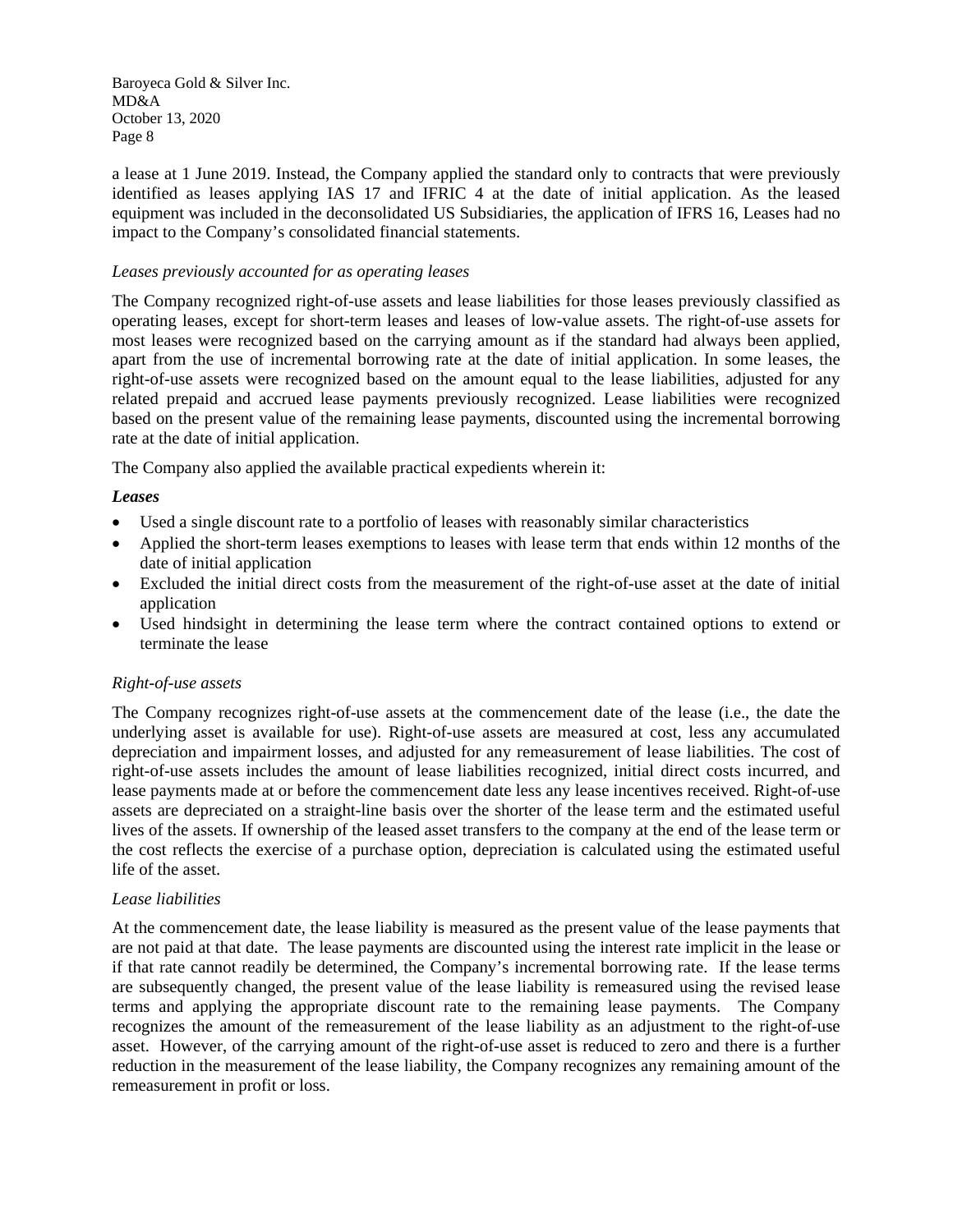## *Measurement of Lease Receivable*

At the commencement of a lease, the Company, if acting in capacity as a lessor, will classify the lease as finance lease and recognize a lease receivable at an amount equal to the net investment in the lease if it transfers substantially all the risks and rewards incidental to ownership of an underlying asset or if the lease is a sublease, by reference to the ROU asset arising from the original lease (the "head lease"). A lease is classified as an operating lease if it does not transfer substantially all the risks and rewards incidental to ownership of an underlying asset or the lease is a short-term lease. Cash received from an operating lease is included in other income in the Company's statement of (loss) income on a straight-line basis over the period the lease. The lease receivable is initially measure at the present value of the lease payments remaining at the lease commencement date, discounted at the interest rate implicit in the lease or the Company's incremental borrowing rate if the lease is a sublease. The lease receivable is subsequently measured at amortized cost using the effective interest rate method, and reduced by the amount received and impairment losses, if any.

## **Accounting standards, amendments and interpretations not yet effective**

There are no significant material new standards, amendments to standards and interpretations that have been issued but are not effective during the year ended May 31, 2020 that are applicable to the Company.

# **Particulars of Outstanding Securities of the Issuer**

As at the dates noted below, the Company had the following securities outstanding:

*Common Shares* 

| Date             | <b>Number Outstanding</b> |  |  |
|------------------|---------------------------|--|--|
| May 31, 2020     | 5,376,994                 |  |  |
| October 13, 2020 | 10,376,994                |  |  |

## *Share Purchase Warrants*

The following Share Purchase Warrants, each entitling the holder to acquire one previously unissued common share of the Company at the prices and for the periods of time set out in the table below are outstanding at May 31, 2020 and October 13, 2020:

| Date             | <b>Number of Share</b><br><b>Purchase Warrants</b><br>Outstanding | <b>Exercise Price</b><br>per Share | <b>Expiry Date</b> |
|------------------|-------------------------------------------------------------------|------------------------------------|--------------------|
| May 31, 2020     | Nil                                                               | N/A                                | N/A                |
| October 13, 2020 | 3,000,000                                                         | \$0.165                            | 09/15/22           |